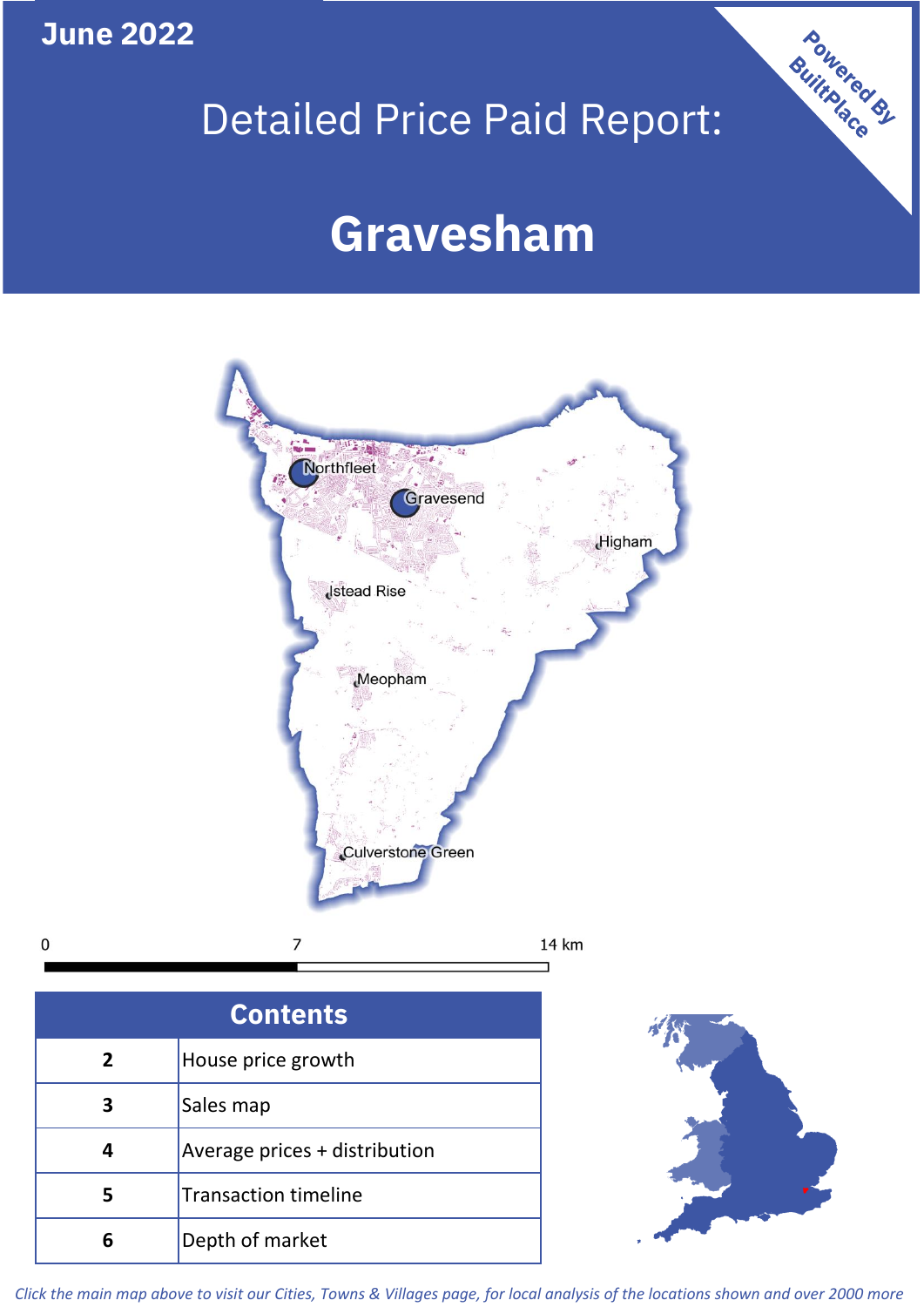### **Headline Data**

|                     | <b>Current level</b> | 3 month  | <b>Annual</b> | 5 year  | 10 year |
|---------------------|----------------------|----------|---------------|---------|---------|
| <b>House prices</b> | £332,627             | 3.2%     | 13.3%         | 20.9%   | 88.5%   |
| <b>Transactions</b> | 1,368                | $-12.0%$ | 21.3%         | $-0.7%$ | 32.4%   |

## **House Price Growth (April 2022 data)**

#### *Annual Change in House Prices*



House prices in Gravesham grew by 13.3% in the 12 months to April 2022 (based on 3-month smoothed data). By comparison national house prices grew by 10.7% and prices in the South East grew by 11.5% over the same period.

Gravesham house prices are now 66.8% above their previous peak in 2007, compared to +60.7% for the South East and +52.9% across England.



#### *Year-To-Date Change in House Prices, December to April*

Local prices have grown by 4.3% in 2022 so far, compared to growth of 1.3% over the same period last year.

#### *Source: OS OpenData; UK House Price Index (Contains HM Land Registry data © Crown copyright)*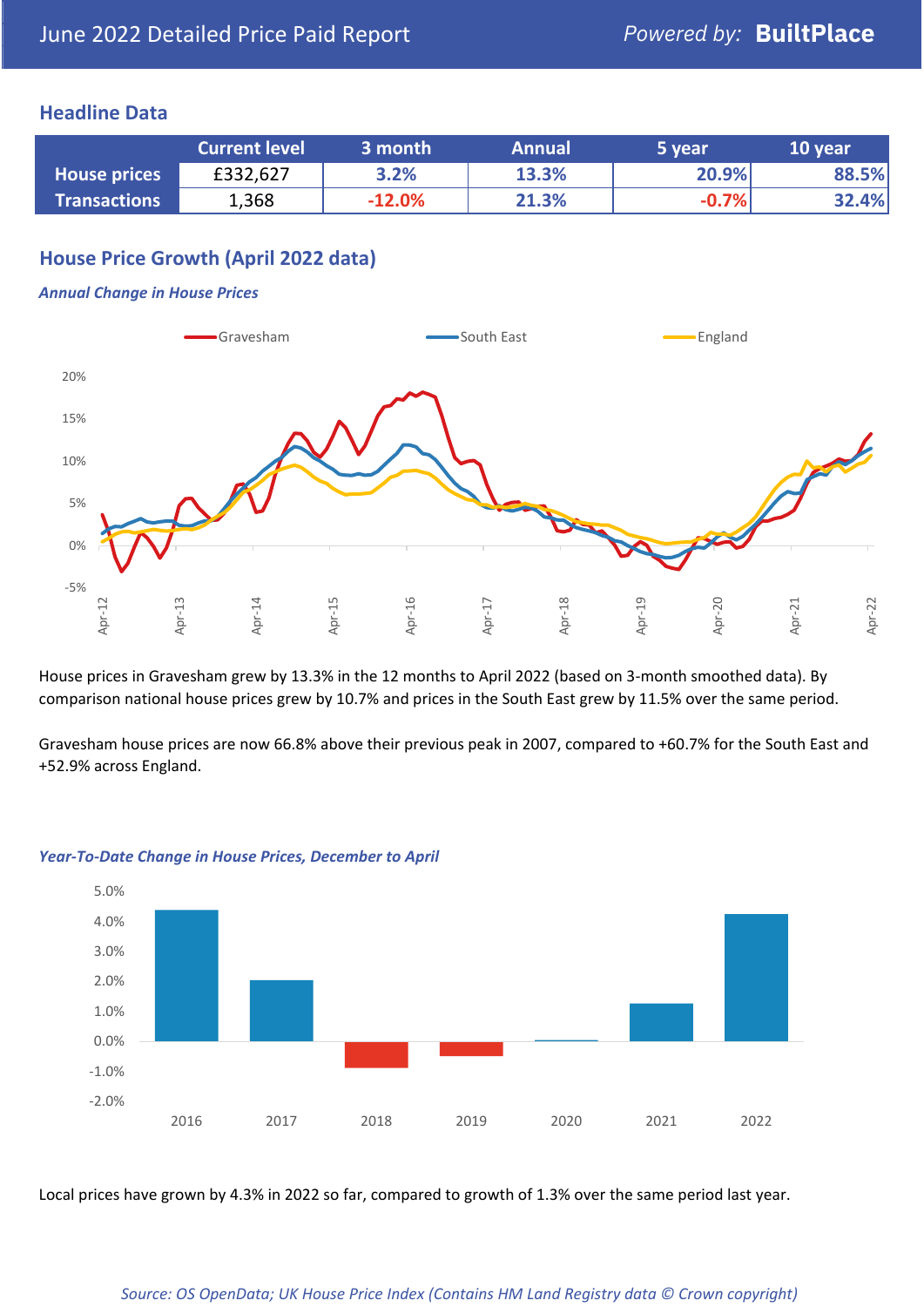## **House Price Map**

*12 months to April 2022*



*Each point is one postcode, coloured by the average value relative to all sales in this local authority (price bands are LA-specific quintiles).*

## **Map Key**

| Min      |
|----------|
| Up to    |
| £248,000 |
| £302,000 |
| £353,000 |
| £436,000 |
|          |

| Min      | <b>Max</b> |                            |
|----------|------------|----------------------------|
| Up to    | £248,000   | 1st quintile / lowest 20%  |
| £248,000 | £302,000   | 2nd quintile               |
| £302,000 | £353,000   | 3rd quintile               |
| £353,000 | £436,000   | 4th quintile               |
| £436,000 | and over   | 5th quintile / highest 20% |

*Source: OS OpenData; UK House Price Index (Contains HM Land Registry data © Crown copyright)*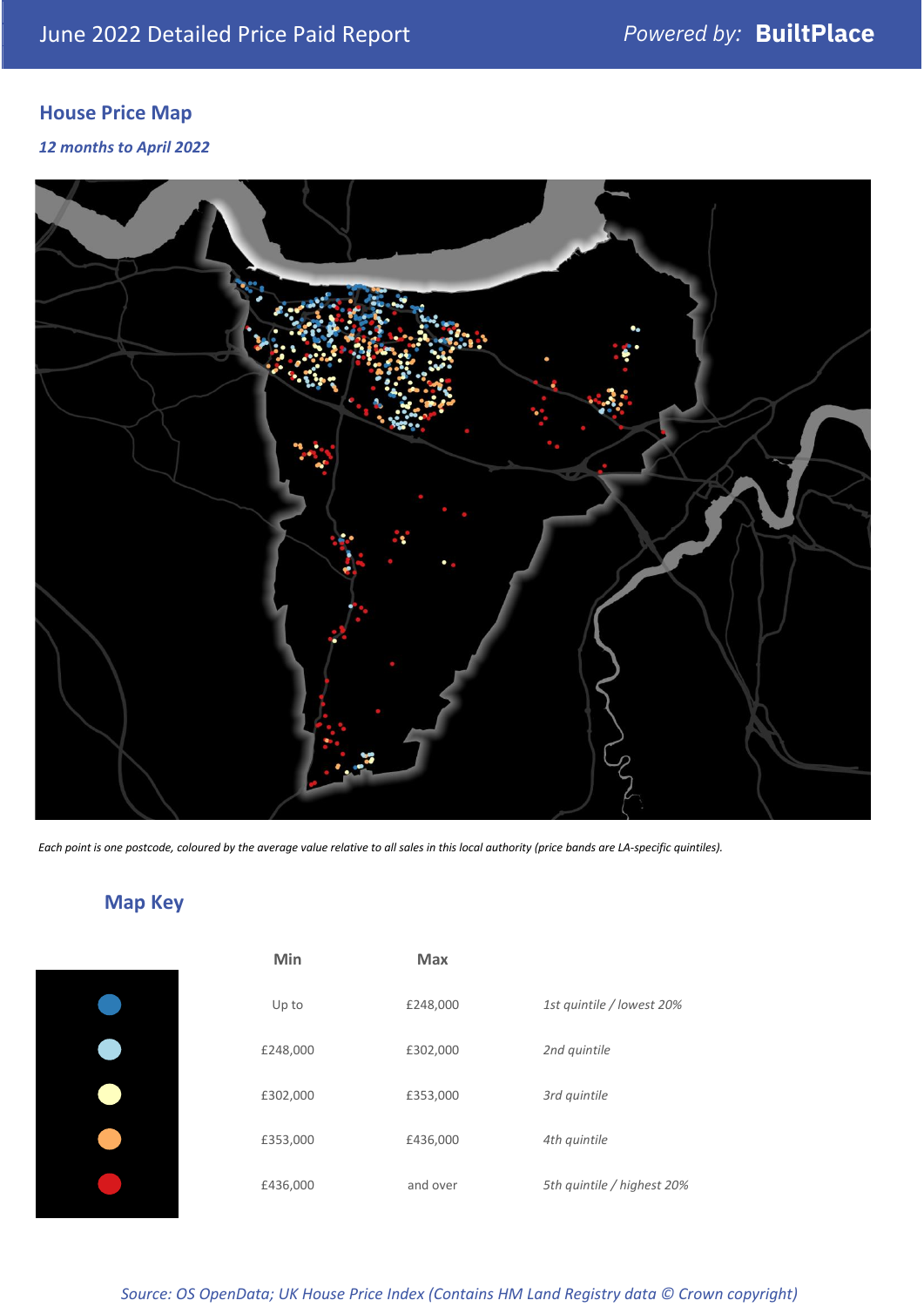## **Average House Price by Property Type**

#### *12 months to April 2022*



## **House Price Distribution by Year**

*All properties, by price band and calendar year (2020 = year to date)*

|                    | 1997 | 2002 | 2007 | 2012 | 2017 | 2019 | 2020 |
|--------------------|------|------|------|------|------|------|------|
| <b>Under £100k</b> | 86%  | 33%  | 6%   | 6%   | 2%   | 1%   | 0%   |
| £100-200k          | 12%  | 56%  | 56%  | 57%  | 17%  | 9%   | 15%  |
| £200-300k          | 1%   | 8%   | 26%  | 26%  | 41%  | 31%  | 18%  |
| £300-400k          | 0%   | 2%   | 6%   | 5%   | 24%  | 34%  | 41%  |
| £400-500k          | 0%   | 1%   | 3%   | 3%   | 8%   | 12%  | 12%  |
| £500k-1m           | 0%   | 0%   | 2%   | 2%   | 8%   | 12%  | 14%  |
| £1-2m              | 0%   | 0%   | 0%   | 0%   | 0%   | 1%   | 0%   |
| <b>Over £2m</b>    | 0%   | 0%   | 0%   | 0%   | 0%   | 0%   | 0%   |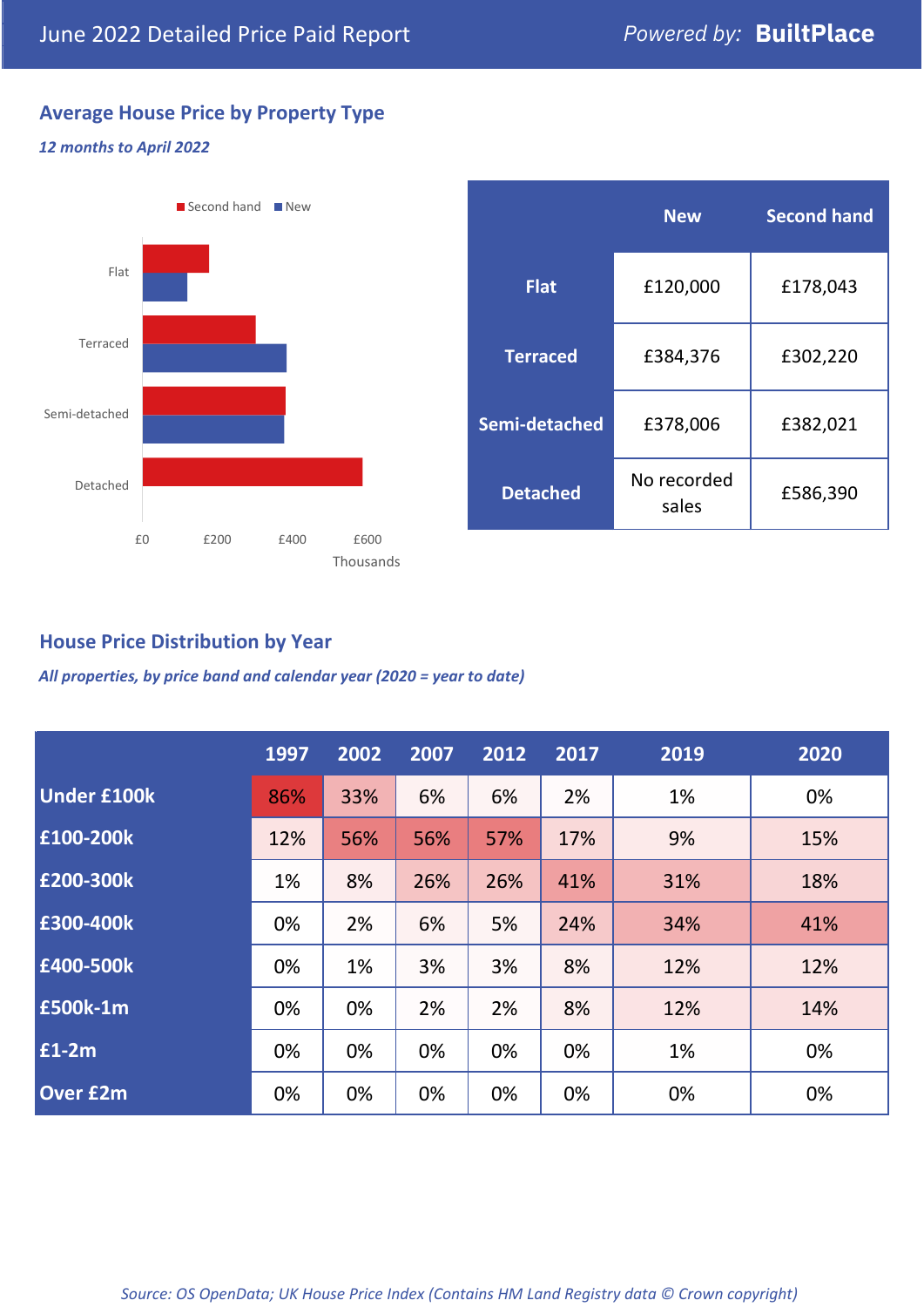## **Transactions (February 2022 data)**

*Annual Transactions, Indexed (2001-05 average = 100)*



There were 1,368 transactions in Gravesham during the 12 months to February 2022. This is 70% of the average from 2001-05 and suggests activity is significantly below pre-downturn levels.

Transactions in Gravesham have fallen by 11.9% since 2014, compared to changes of -9.9% for South East and -7.7% for England.



#### *Cash and New Build Sales as % of Total, by Year*

*Note: The data on this page EXCLUDES transactions identified as transfers under a power of sale/repossessions, buy-to-lets (where they can be identified by a mortgage), and transfers to non-private individuals - i.e. it comprises only Land Registry 'A' data.*